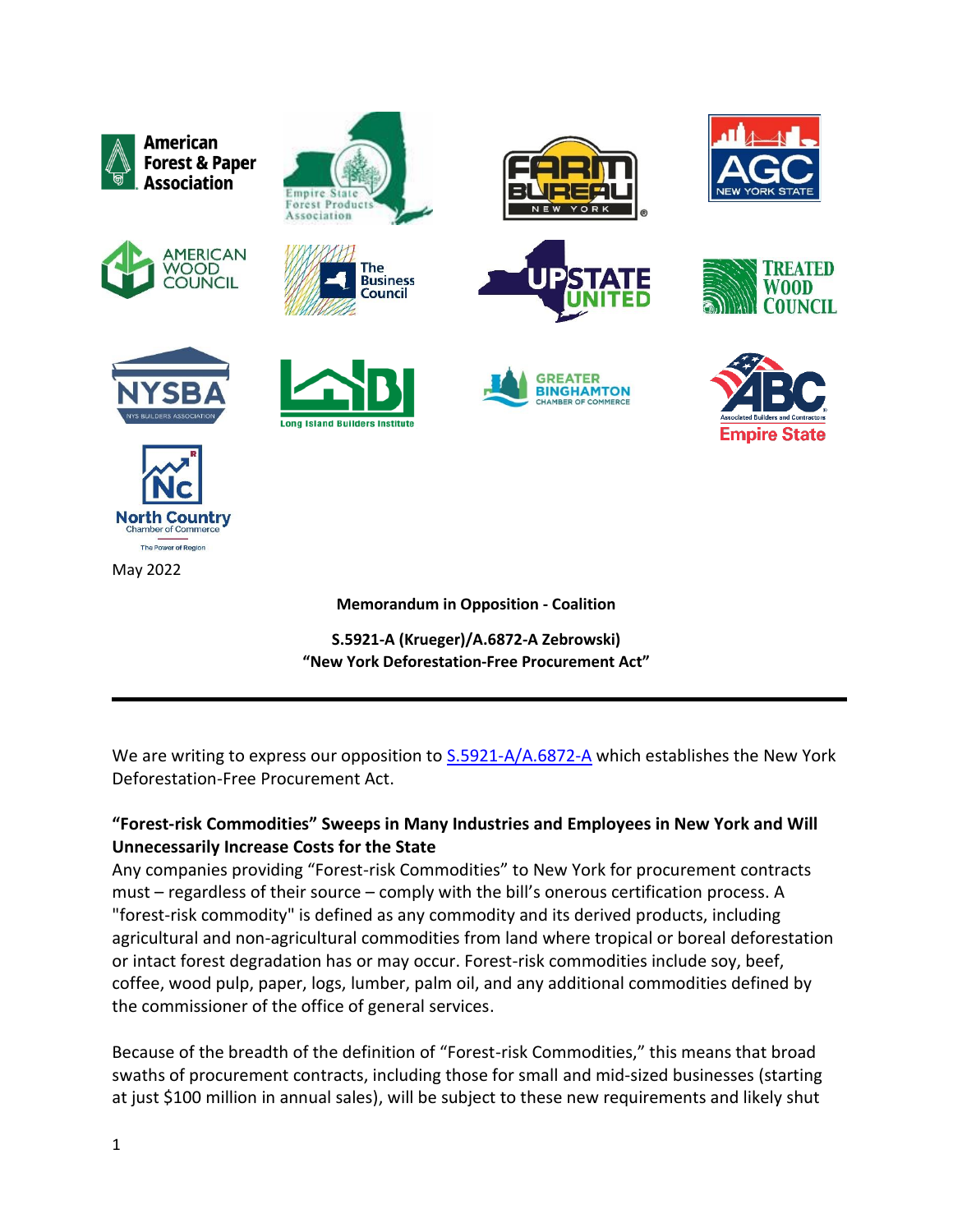out of the opportunity to secure a state contract. These requirements will disincentivize participation in the procurement process for many suppliers and increase costs for the state for the entire range of "forest-risk commodities" and all products that contain them in any amounts.

#### **S.5921-A/A.6872-A's Certification Requirements Are Not Feasible**

S.5921-A/A.6872-A's obligation to certify the source of "forest risk commodities" may not be feasible given the length and complexity of supply chains. This is particularly true for smaller businesses, who will likely not buy their materials directly, and therefore will have to trace the source of all "Forest risk commodities" further than a large supplier. In other words, this creates a potentially unreachable threshold for vendors who are unable to trace the complete origins of a product or component.

Similar legislation introduced in California in 2021 was vetoed by Governor Newsom, saying that the bill's "extensive requirements would create a significant burden on California businesses – particularly small businesses – that are looking to participate in state contracts." Not only is this bill continuing with those significant burdens but the latest reprint have added further requirements and lowered the threshold for size of businesses impacted.

## **S.5921-A/A.6872-A Will Create Impossible Reporting Obligations for Recycled Products**

As drafted, the bill requires that all "forest risk commodities" prove that they do not contribute to tropical or boreal deforestation. However, it only exempts products made from entirely recovered fiber products. This means any supplier who provides materials as part of their procurement contract that are partially recycled content would need to prove that such materials were not sourced from a tropical or boreal deforestation areas but they will be unable to do so.

Businesses often cannot trace the specific origin of the recycled material past the recycling center, and certainly cannot identify the source of individual fibers in paper and other recycled goods. Because not every product is suited or economically viable to be 100 percent recycled content, this vague obligation will disincentivize the use of recycled goods in favor of virgin fiber and will contradict the state's long-term goal of increasing the use of recycled products.

#### **Sweeping Impacts, and Vendors Must Affirmatively Disprove Origins of Products**

Because the definition of forest policy is not clear that the forest policy applies ONLY to forestrisk commodities that explicitly and directly originate from tropical and boreal latitudes, the potential impacts to all forest-risk commodities remain significant. How does a contractor or vendor prove a product or forest risk product or derivative did not come from a tropical or boreal region, particularly if commodities can be sourced from multiple climates?

## **Cost Impacts and Supply Chain Disruption in Construction and Housing**

S.5921-A/A.6872-A requires data detailing the complete list of direct and indirect suppliers and supply chain traceability information for each forest risk commodity found in products. This reporting requirement, especially when considering the existing forest certification chain of